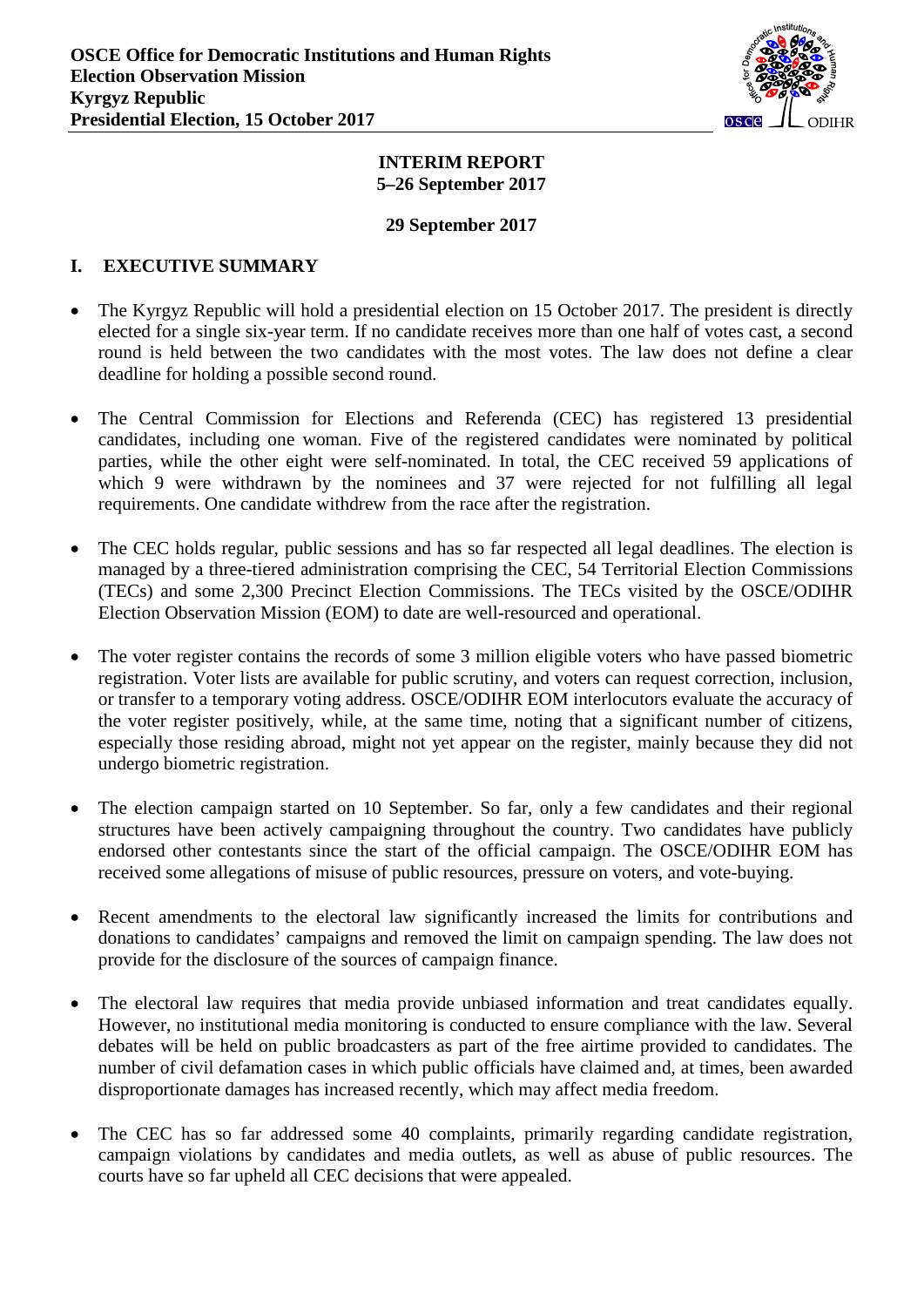• The OSCE/ODIHR Election Observation Mission opened on 5 September, with a 17-member core team in Bishkek and 26 long-term observers deployed throughout the country.

## **II. INTRODUCTION**

On 15 October 2017, the Kyrgyz Republic will hold a presidential election. The date was subject to recent amendments to the Constitutional Law on Presidential and Parliamentary Elections (hereinafter electoral law) that advanced the election by one month from the initially planned date of 19 November in order to ensure that the presidency does not remain vacant at the end of the incumbent's mandate.

Following an invitation from the Central Commission for Elections and Referenda (CEC), the OSCE Office for Democratic Institutions and Human Rights (OSCE/ODIHR) established an Election Observation Mission (EOM) on 5 September. The mission, led by Ambassador Alexandre Keltchewsky, consists of a 17-member core team based in Bishkek and 26 long-term observers (LTOs) deployed on 13 September to 10 locations around the country. The OSCE/ODIHR EOM is drawn from 23 OSCE participating States. The OSCE/ODIHR has requested participating States to second 350 short-term observers to observe voting, counting, and the tabulation of results. The OSCE/ODIHR has previously observed nine elections and one referendum in Kyrgyzstan.<sup>[1](#page-1-0)</sup>

## **III. BACKGROUND AND POLITICAL CONTEXT**

The 2017 presidential election will be the second one since the adoption of the current Constitution in 2010, and under which the incumbent president cannot stand for re-election. The last amendments to the constitution were initiated in 2016 by members of the parliament (MPs), including from President Atambaev's Social Democratic Party of Kyrgyzstan (SDPK). This initiative met strong resistance from the opposition and civil society organizations who claimed that the law prohibited changes to the constitutional powers of the president and parliament until 2020. These amendments were eventually adopted through a referendum in December 2016 leading to, *inter alia*, changes in the separation of powers and the independence of the judiciary. OSCE/ODIHR and the Council of Europe European Commission for Democracy through Law (Venice Commission) in their assessment of the amendments noted potentially negative consequences for the rule of law and the protection of human rights.<sup>[2](#page-1-1)</sup>

The 2015 parliamentary elections resulted in six parties and coalitions entering the parliament: *Ata Meken, Bir Bol, Kyrgyzstan, Onuguu-Progress, Respublika-Ata Jurt,* and the SDPK. In November 2016, an SDPK-led governing coalition was formed with the participation of *Bir Bol* and *Kyrgyzstan*.

## **IV. LEGAL FRAMEWORK AND ELECTORAL SYSTEM**

The legal framework for presidential elections comprises the 2010 Constitution, 2011 electoral law, 2011 Law on Electoral Commissions for the Conduct of Elections and Referenda (Law on Election Commissions), and other legislation.<sup>[3](#page-1-2)</sup> The CEC is authorized to issue normative resolutions regulating different aspects of the electoral process within its competence and on the basis of the law.

The last amendments to the electoral law from June 2017 changed, *inter alia,* provisions related to campaigning in online media, handling of voter lists, voter identification, election-day procedures, campaign financing, electoral deposits, and the status of citizen observers.

<span id="page-1-1"></span>

<span id="page-1-0"></span><sup>&</sup>lt;sup>1</sup> See all previous <u>OSCE/ODIHR reports on Kyrgyzstan</u>.<br><sup>2</sup> See OSCE/ODIHR and Venice Commission's <u>Joint Opinion on the draft Law "On Introduction of Changes and</u> [Amendments to the Constitution".](http://www.osce.org/odihr/313186?download=true) While most constitutional amendments entered into force in January 2017, the

<span id="page-1-2"></span>amendments related to the powers of the president and the parliament will enter into force on 1 December 2017.<br>
<sup>3</sup> Including the 1999 Law on Political Parties, the 2012 Law on Peaceful Assemblies, the 1998 Code on Administrative Liability, and the 1997 Criminal Code.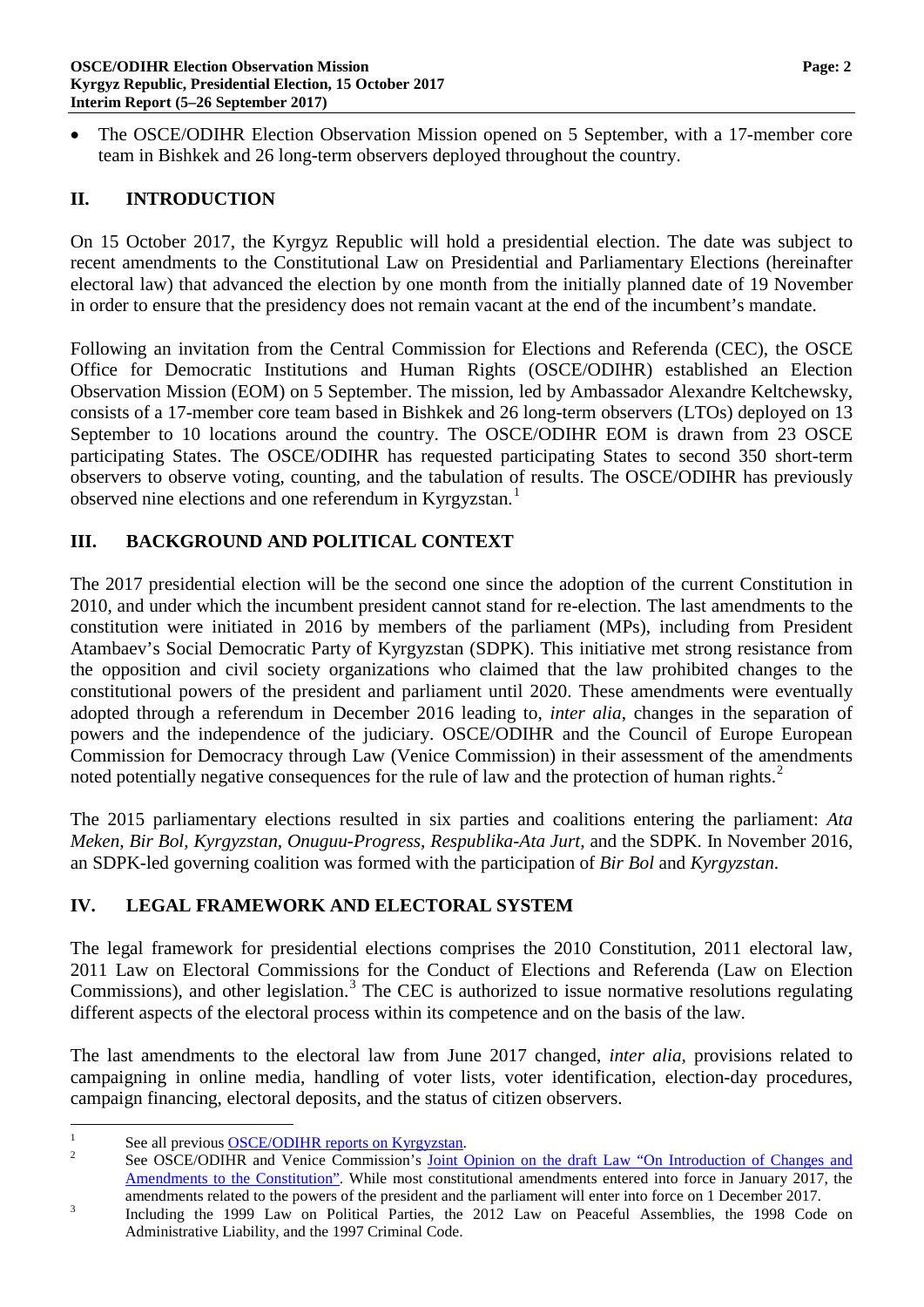The president is elected for a six-year term by direct universal suffrage. A candidate who receives more than one half of the votes cast in the first round is declared elected. If no candidate receives the required majority, a runoff takes place between the two candidates with the most votes. The second round is held no earlier than two weeks from the announcement of the first-round results, which the CEC must establish within 20 days after the first round. There is no turnout requirement for the validity of either round.

# **V. ELECTION ADMINISTRATION**

Presidential elections are administered by the CEC, 54 Territorial Election Commissions (TECs) and some 2,300 Precinct Election Commissions (PECs). Out-of-country voting will be conducted at 37 polling stations established in embassies and consulates of the Kyrgyz Republic.

The CEC is a permanent, collegial body responsible for the organization of elections. CEC members are appointed for a five-year term by the parliament, upon nominations from the president, the parliamentary majority and opposition (each nominates four members).<sup>[4](#page-2-0)</sup> CEC sessions are public and regularly attended by various stakeholders.[5](#page-2-1) Most sessions that the OSCE/ODIHR EOM observed included substantive and extensive discussions involving CEC members and candidate representatives. At times, these discussions were tainted by mutual personal accusations among CEC members that on one occasion negatively impacted the CEC decision-making process.

Some CEC members publicly stated that they often receive the agenda and draft CEC decisions only shortly before the respective session, which limits their ability to prepare and participate in the session in a meaningful way.<sup>[6](#page-2-2)</sup> While, in practice, the CEC posts the session agenda on its website only after each session, attendees, including observers, receive it via email shortly before the session.

Decisions are taken by the majority of votes of the appointed CEC members. The legislation provides for mandatory participation of members in all sessions. However, according to the practice, those who expect to be absent may leave their votes in advance for or against a decision in writing.<sup>[7](#page-2-3)</sup> On a number of occasions, such votes have been deposited and counted, even though some draft decisions were amended during the respective session.

TECs and PECs are formed for two-year terms. [8](#page-2-4) OSCE/ODIHR EOM observed that technical preparations for the upcoming election are underway, and the TECs visited thus far were well-resourced and operational. Overall, women are well represented in TECs, accounting for 48 per cent of all members, as well as for 33 per cent of TEC chairpersons.

The legal framework recognizes the right of persons with disabilities to political participation, including the right to elect and to stand as a candidate, the right to assembly, and the right to access to information.<sup>[9](#page-2-5)</sup> The electoral law stipulates that voting premises must be accessible for persons with disabilities. In April 2017, the CEC established a working group to support greater participation of

<span id="page-2-0"></span><sup>&</sup>lt;sup>4</sup><br><sup>5</sup> Five of the 12 current CEC members, including the chairperson and one of her two deputies, are women.<br><sup>5</sup> Since the election was called, the CEC has conducted some 60 sessions and adopted some 250 decisions and

<span id="page-2-3"></span><span id="page-2-2"></span>

<span id="page-2-1"></span>regulations on a variety of issues.<br>
On 20 September, four CEC members held a press conference where they voiced their concerns.<br>
Article 25 of the Rules of Procedures of the CEC stipulates that a CEC member who is absent familiarize herself or himself with the agenda and draft resolutions in advance and leave her/his decision in writing.

<span id="page-2-4"></span>In such cases, the member is considered to have voted.<br><sup>8</sup> One half of the members of each commission are nominated by political parties, while the rest are nominated by local councils. Each political party can only have one member in a TEC or a PEC.<br>See the 2008 Law on the Rights and Guarantees of Persons with Disabilities.

<span id="page-2-5"></span>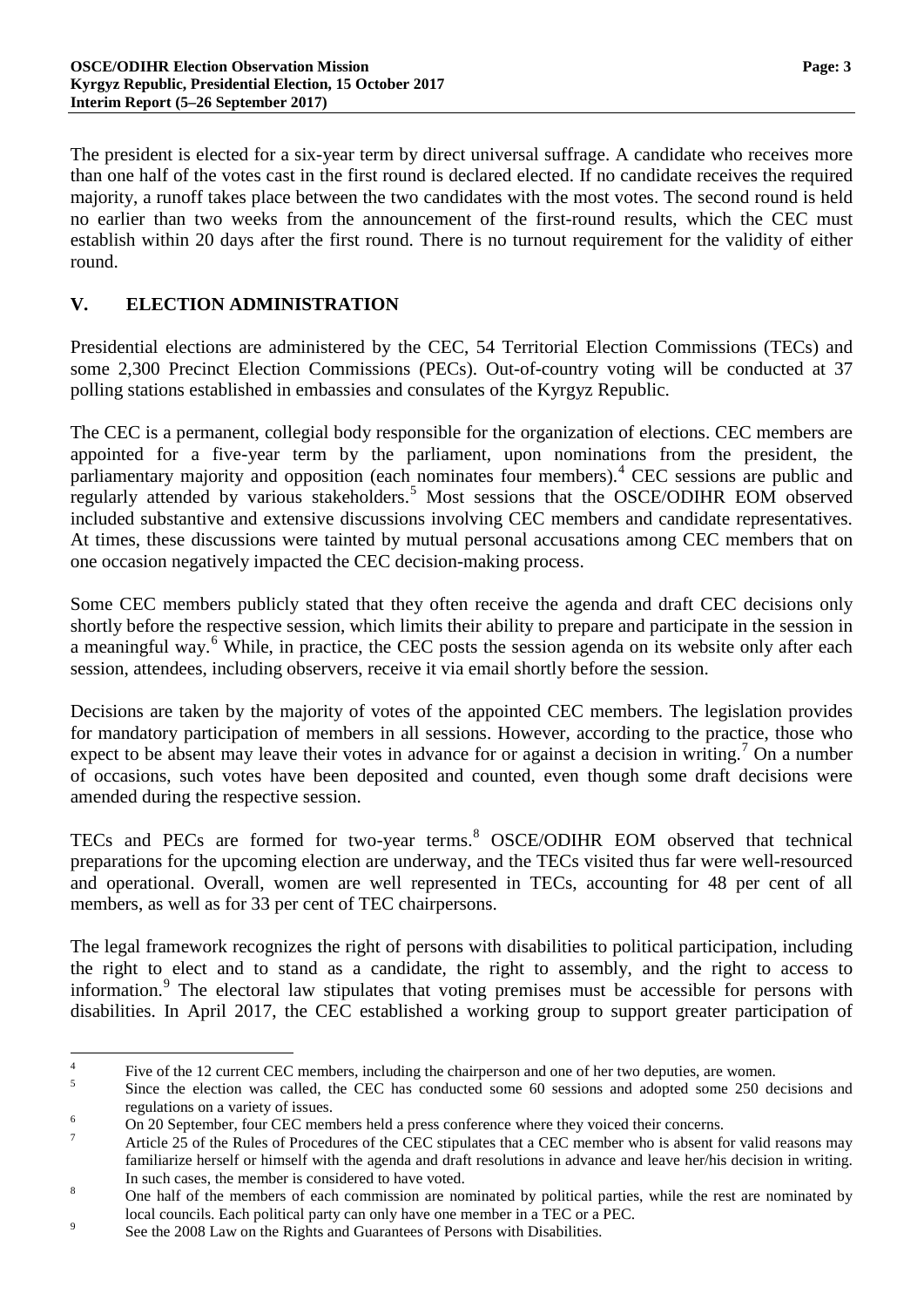citizens with reduced health conditions and implement practical steps to facilitate their voting rights. The working group includes representatives of the government, non-governmental organizations (NGOs), and the Bishkek city administration. Most OSCE/ODIHR EOM civil society interlocutors appreciate the efforts of the working group but acknowledge that the compressed timeframe may not allow some practical steps to be implemented at all polling stations prior to this election.

All polling stations will be provided with automatic ballot scanners attached to ballot boxes. The CEC organized trainings for PEC members on the use of the scanners. The CEC also prepared and aired on public television voter information spots focusing on voter registration and on vote-buying; with one of the spots supported by sign language.

## **VI. VOTER REGISTRATION**

While the Constitution grants the right to vote to all citizens who have attained the age of 18 on election day, the electoral law disenfranchises those serving a prison sentence, irrespective of the crime committed, and those having been declared incapacitated by a court decision.<sup>[10](#page-3-0)</sup> In addition, to be registered as a voter, eligible citizens must submit their biometric data to the State Registration Service (SRS).

The voter registration system is passive. Voter lists are extracted from the nationwide, electronic Unified Population Register maintained and updated by the SRS who also assigns voters to polling stations. As of 21 September, the updated voter register contained 2,973,525 voters.<sup>[11](#page-3-1)</sup> Most OSCE/ODIHR EOM interlocutors evaluate the accuracy of the voter register positively and assess it as a step towards inclusiveness, while noting that a significant number of citizens, especially those residing abroad, might not yet appear on the register, mainly because they did not undergo biometric registration.

Starting from 16 August, citizens can verify their voter information online or via copies of voter lists posted for public scrutiny at PECs.<sup>[12](#page-3-2)</sup> Voters can request corrections, inclusions, or transfer to a temporary voting address until 29 September. The SRS informed the OSCE/ODIHR EOM that as of 25 September, 129,789 voters had requested that their voting address be changed in order for them to vote at their place of stay on election day, and 12,067 citizens initiated other corrections in the lists.<sup>[13](#page-3-3)</sup> Citizens who have not deposited their biometric data are redirected by the respective PEC to one of the 127 biometric registration points. The law requires the final voter lists be published on the CEC website and hardcopies be posted at PECs no later than 12 October. Voters may request voting via mobile ballot box until 12 October.<sup>[14](#page-3-4)</sup>

<span id="page-3-0"></span><sup>&</sup>lt;sup>10</sup> Article 29 of the [Convention on the Rights of Persons with Disabilities](http://www.ohchr.org/EN/HRBodies/CRPD/Pages/ConventionRightsPersonsWithDisabilities.aspx) (CRPD) stipulates that state parties to the convention shall "Ensure that persons with disabilities can effectively and fully participate in political and public life on an equal basis with others; […] including the right and opportunity for persons with disabilities to vote and be elected". Importantly, no exceptions based on disability type are foreseen. The CRPD was signed by the president of

<span id="page-3-1"></span>the Kyrgyz Republic in 2011; however, the parliament has thus far not ratified it.<br><sup>11</sup> According to data from the National Statistical Committee, there are 3,876,985 Kyrgyzstani citizens who are 18 years or older.<br>Voters may verify their data on the website shailoo.srs.kg, or through the SRS call centre by phone or SMS. As of 25

<span id="page-3-2"></span>

<span id="page-3-3"></span>September, some 169,050 SMS and 33,119 hotline queries were reportedly submitted.<br>According to the SRS, 43,395 citizens transferred their voting addresses to Bishkek and 28,216 to Osh. Thirty-three new polling stations were created in Bishkek to accommodate the needs of those applying for voting addresses in the

<span id="page-3-4"></span>capital. <sup>14</sup> Voters entitled to vote via mobile ballot box include citizens with disabilities or health issues, those staying in hospitals and in detention centres, people living in hard-to-reach areas, and those serving in military units far from populated areas. Mobile voting will take place on 14 October.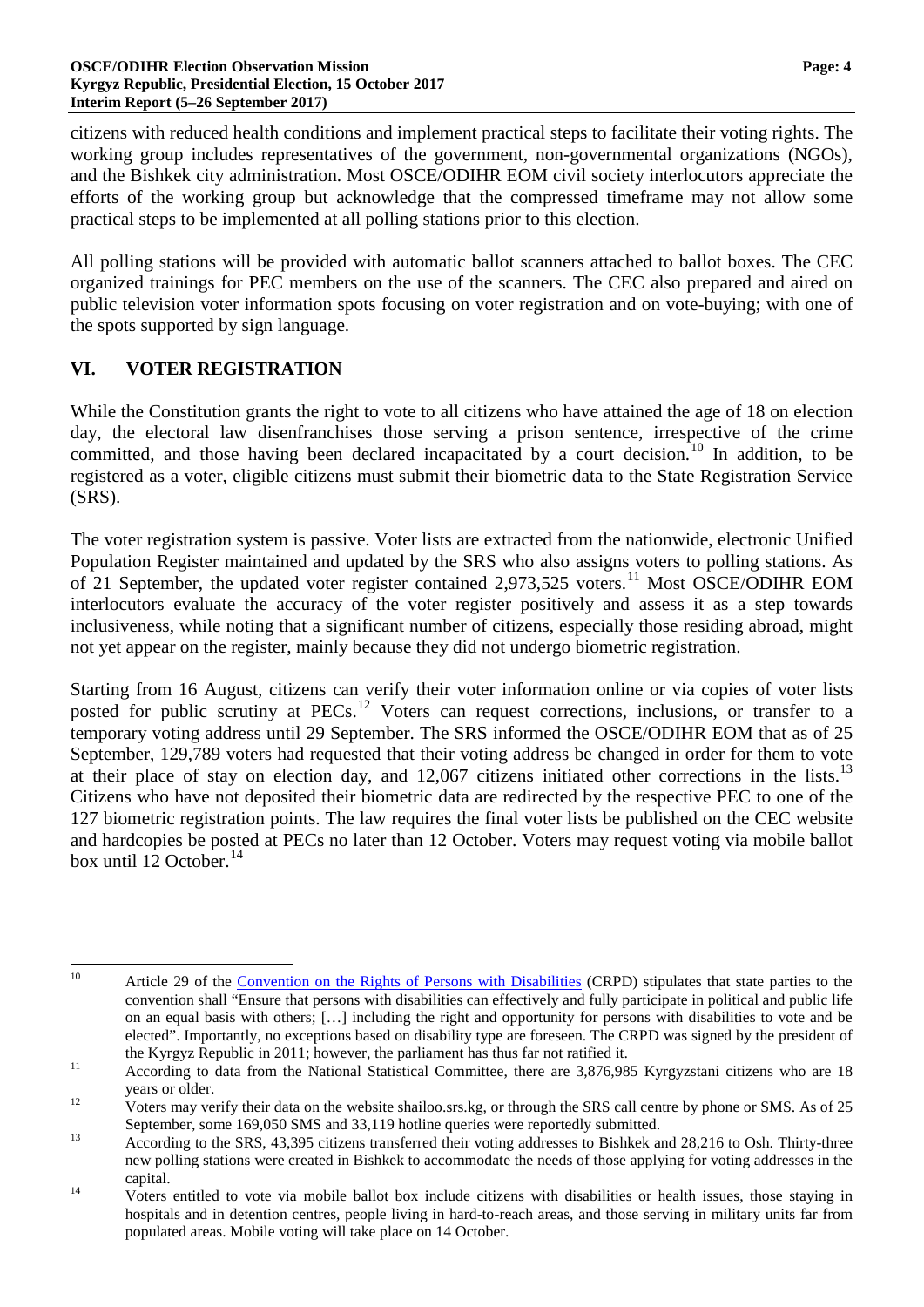On election day, voters will be identified by electronic voter authentication devices (VADs), which store an electronic copy of the voter list of the polling station. The SRS has trained the VAD operators and tested the VADs in the presence of observers.

# **VII. CANDIDATE NOMINATION AND REGISTRATION**

Any Kyrgyzstani citizen between the age of 35 and 70, who has resided in the country for more than 15 years in total and has command of the state language, can run for president.<sup>[15](#page-4-0)</sup> The electoral law bans from candidacy individuals who are not eligible to vote, as well as those with un-expunged or unexpired criminal records.<sup>[16](#page-4-1)</sup> Candidates can be nominated by political parties or through self-nomination.

Each prospective candidate must establish an electoral fund and submit a document certifying the submission of an electoral deposit.<sup>[17](#page-4-2)</sup> Furthermore, candidates are required to support their nomination by providing signatures of at least 30,000 voters. Of these, 20 per cent are randomly selected and verified by the CEC.<sup>[18](#page-4-3)</sup> While the signature verification process is open to candidate representatives, the law is silent regarding the right of citizen observers to scrutinize the verification process.

By the 31 August deadline, the CEC received applications from 59 nominees, including 7 women. Of these, 11 were from nominees of political parties, while 48 came from self-nominated candidates.<sup>[19](#page-4-4)</sup> Nine nominees withdrew before being registered, and the CEC denied registration to another 37 prospective candidates, mostly due to failure to establish electoral funds, provide sufficient support signatures, or pass the language test. Seven rejected candidates appealed the respective CEC decisions to the court without success. By the 10 September deadline, the CEC registered 13 candidates, including 1 woman and 5 candidates nominated by parties. Candidates can withdraw from the race until three days before the election day.

Despite previous OSCE/ODIHR recommendations, broad grounds are provided for in the law regarding the deregistration of candidates, including for violating campaign finance regulations and campaign rules, or if candidates or their representatives are involved in vote-buying.

## **VIII. CAMPAIGN ENVIRONMENT AND CAMPAIGN FINANCE**

The election campaign period started on 10 September and will last until 13 October.<sup>[20](#page-4-5)</sup> On 16 September, five presidential candidates signed a code of honour, which commits them to follow the electoral legislation, show mutual respect and tolerance for political opponents, refrain from abusing state resources and vote-buying.

Only a few candidates and their regional structures are actively campaigning throughout the country. Campaign materials of Omurbek Babanov and Sooronbay Jeenbekov have been the most visible during the first two weeks of the campaign, followed by those of Temir Sariev.

<span id="page-4-0"></span><sup>&</sup>lt;sup>15</sup> The 2017 amendments to the electoral law specify that candidates must provide language proficiency certificates.<br><sup>16</sup> Prospective candidate Ahmatbek Keldibekov was denied registration due to his criminal record, which

<span id="page-4-1"></span>

<span id="page-4-2"></span>expire in November 2017. <sup>17</sup> The 2017 amendments to the electoral law increased tenfold the electoral deposit, to 1 million Kyrgyzstani *Soms* (KGS, some EUR 12,200). EUR 1 is approximately KGS 82. The deposit is returned to candidates who receive at least 5 per cent of all votes cast.<br><sup>18</sup> The electoral law allows for full or partial verification of signatures. Criteria for determining the validity of the

<span id="page-4-3"></span>support signatures and details on verification process are regulated by the CEC Instruction No. 165 of 17 June 2017.

<span id="page-4-5"></span><span id="page-4-4"></span><sup>&</sup>lt;sup>19</sup> Several among the self-nominated nominees have a party affiliation.<br><sup>20</sup> The electoral law bans the participation in campaigns of certain individuals, including public officials, charity workers, religious figures, and minors. Copies of all campaign materials are to be submitted to the CEC. In practice, candidates do so before distributing such materials, resulting in *de facto* pre-approval of their content.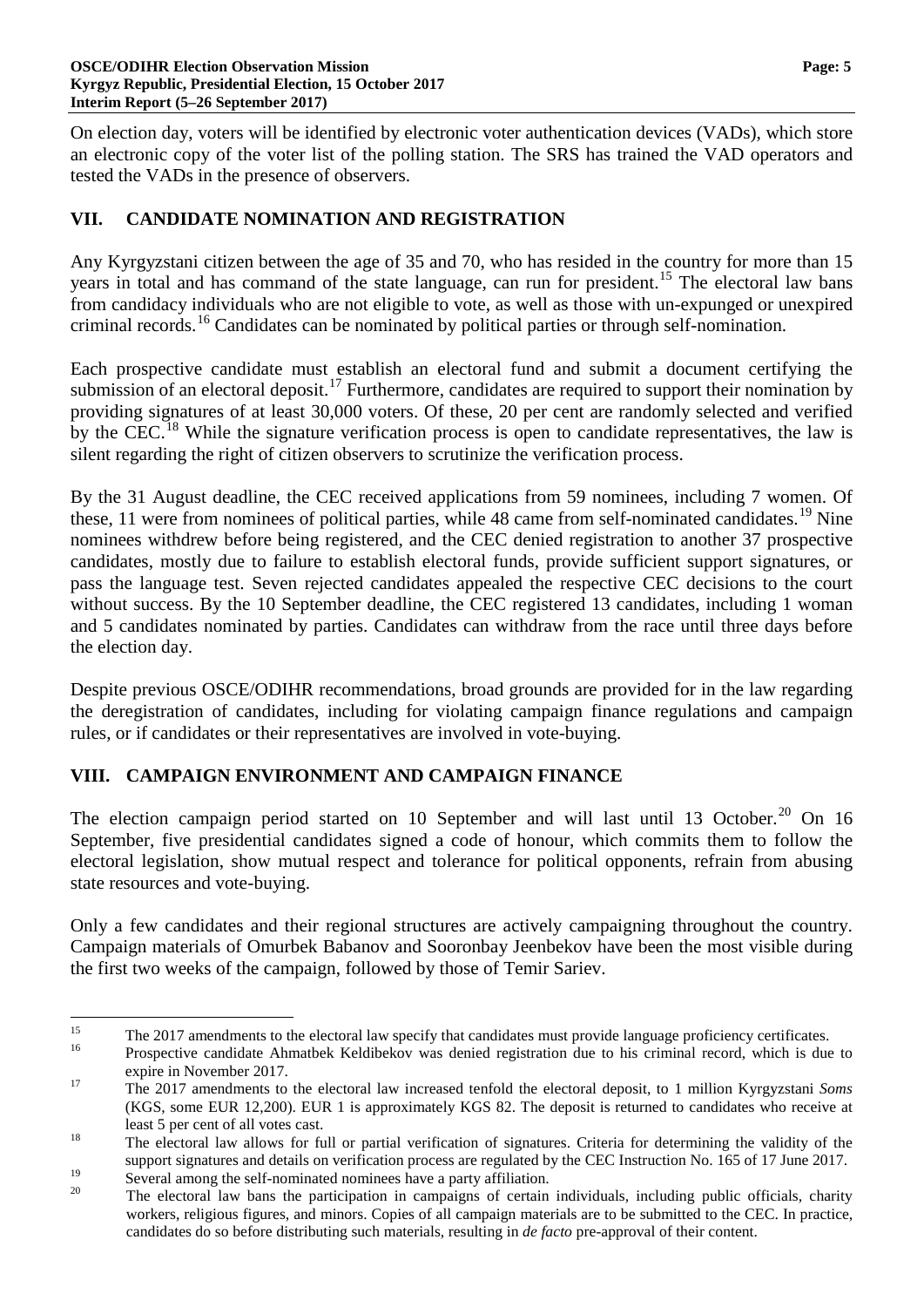After the beginning of the campaign, candidate Bakyt Torobaev reached an agreement with candidate Babanov under which he would support Mr. Babanov in return for becoming prime minister if the latter is elected president.<sup>[21](#page-5-0)</sup> In parallel, candidate Kamchybek Tashiev has publicly expressed his preference for Mr. Jeenbekov and later withdrew from the race.

Women remain underrepresented in political life, including in elected office. Currently, 19 of the 120 members of parliament (MPs), 3 of the 22 members of the government, and none of the 9 governors are women. The OSCE/ODIHR EOM observed a strong predominance of men among campaign staff.

The OSCE/ODIHR EOM has received allegations of abuse of public resources and pressure on voters, as well as of vote-buying. Several such cases were also reported by the media, in particular regarding pressure on university students to vote for one of the candidates. On 21 September, Prime Minister Sapar Isakov dismissed Deputy Prime Minister Duishenbek Zilaliev from the post of the head of Task Force for organizing and holding the presidential election after it emerged that Mr. Zilaliev, during a meeting in Batken city hall, had called on state employees to vote for candidate Jeenbekov.

Election campaigns may be financed from candidates' own contributions, as well as by donations from citizens and legal entities.<sup>[22](#page-5-1)</sup> Candidates do not receive public funding. In June, the limits for own contributions and for donations for election campaigns were significantly increased, while the limit on campaign spending was removed from the law.<sup>[23](#page-5-2)</sup>

Candidates are required by law to open designated bank accounts where all campaign funding should be transferred. All expenses related to their candidacy and campaign should be paid from this account.<sup>[24](#page-5-3)</sup> The CEC publishes on a weekly basis the total amount of income, expenditure and balance on these accounts.<sup>[25](#page-5-4)</sup> The electoral law does not require disclosure of sources of campaign finance. The CEC issued an instruction, which provides for interim reports of campaign revenues and expenditures to be sent to the CEC no later than 10 days prior to election day, and final campaign finance reports within 10 days after election day. These reports are audited by the CEC audit group led by a CEC member to oversee compliance with campaign finance rules. There is no requirement to publish audit results.

# **IX. MEDIA**

The Constitution guarantees freedom of expression and explicitly prohibits criminal prosecution for defamation. However, a May 2014 amendment to the Criminal Code, on "knowingly false report of a crime", could *de facto* criminalize defamation. [26](#page-5-5) In the absence of a cap on damages awarded in civil defamation cases, national and international media NGOs report disproportionate claims by public officials in an increasing number of cases.<sup>[27](#page-5-6)</sup> Furthermore, the Law on Guarantees for Activity of the

<span id="page-5-0"></span><sup>&</sup>lt;sup>21</sup> According to the Constitution, the president appoints the prime minister nominated by the party or coalition which holds a parliamentary majority.<br><sup>22</sup> Donations from foreign sources and stateless individuals, public bodies and companies with state participation,

<span id="page-5-1"></span>

<span id="page-5-2"></span>religious and charitable organizations, tax and social security debtors, and anonymous donors are prohibited.<br>A candidate may contribute KGS 15 million, while an individual or legal entity may donate up to KGS 50 million.<br>

<span id="page-5-3"></span>electoral fund for producing signature collection sheets. Signatures collected on such sheets were declared invalid.<br>As of 18 September, the largest funds have been spent by candidates Babanov (some KGS 124 million), Jeenb

<span id="page-5-4"></span><sup>(</sup>some KGS 46 million), and Sariev (some KGS 26 million).<br><sup>26</sup> The amendment was signed by the president despite a call by the OSCE Representative on Freedom of the Media

<span id="page-5-5"></span> $\frac{(RFoM)}{27}$  $\frac{(RFoM)}{27}$  $\frac{(RFoM)}{27}$  In December 2015, the OSCE RFoM warned that ["excessive fines for defamation \[are\]](http://www.osce.org/fom/210251) a threat to media freedom in

<span id="page-5-6"></span>[Kyrgyzstan".](http://www.osce.org/fom/210251)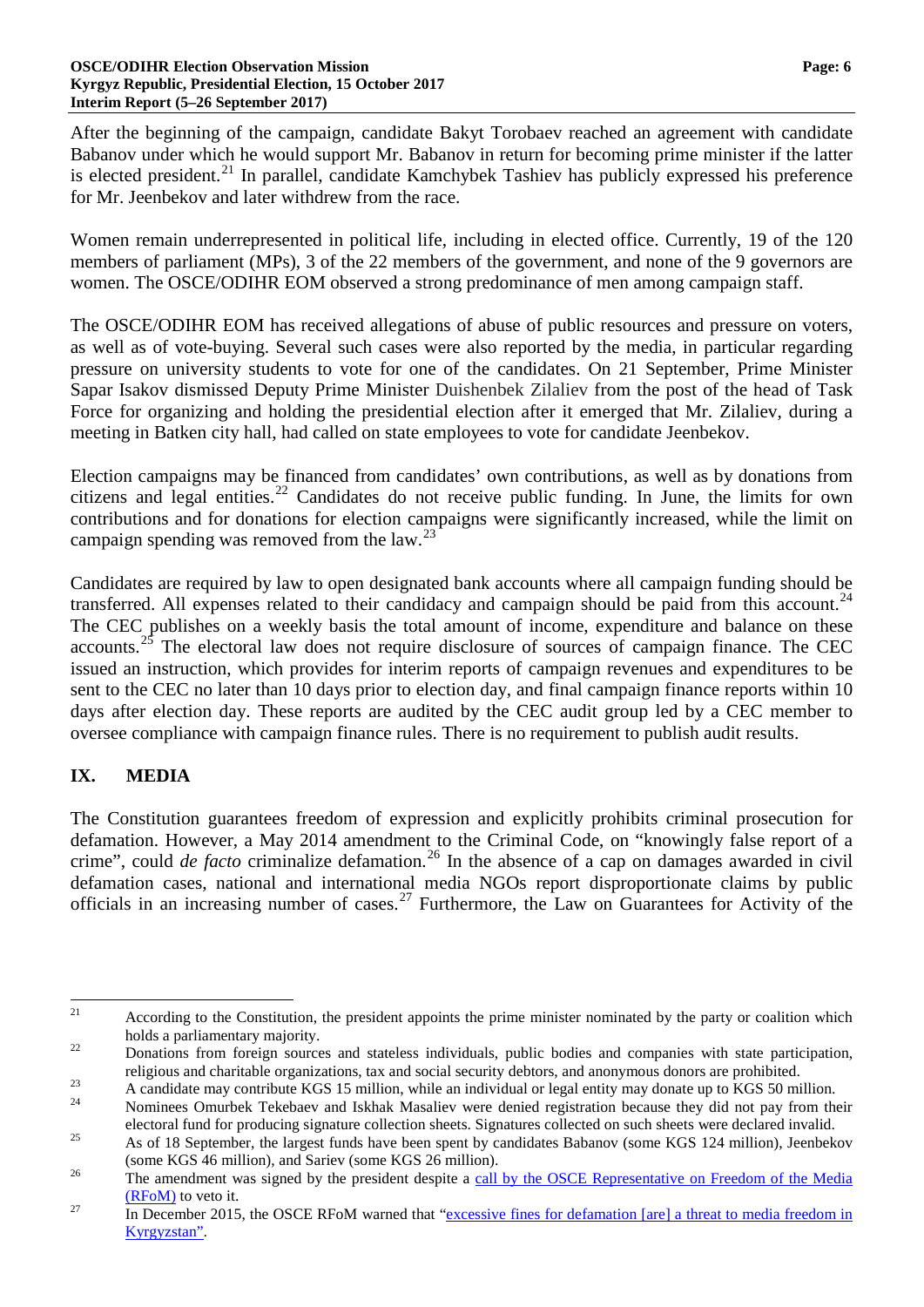President of the Kyrgyz Republic grants higher protection to the president and allows the Prosecutor General to initiate civil defamation proceedings on behalf of the president.<sup>[28](#page-6-0)</sup>

Media experts have expressed concern to the OSCE/ODIHR EOM that the provisions of Article 299 of the Criminal Code regarding the "incitement of national (inter-ethnic), racial, religious or interregional enmity" are not in line with international standards on freedom of expression.<sup>[29](#page-6-1)</sup> On 12 September, the Pervomaisky District Court in Bishkek sentenced journalist Zulpukaar Sapanov to four years in prison on the basis of this article.<sup>[30](#page-6-2)</sup> Mr. Sapanov has appealed this sentence. On 22 August, the Pervomaisky District Court in Bishkek ordered the closing of television (TV) station *September*, based on the Law on Mass Media, the Law on TV and Radio, and the Law on Countering Extremist Activities, for broadcasting allegedly extremist content.

Media outlets are registered by the Ministry of Justice. Due to the limited advertising market, none of many registered media outlets is considered to be self-sustainable. Media ownership is not transparent. Many OSCE/ODIHR EOM interlocutors perceive commercial TV stations to be affiliated with political actors and do not consider public broadcasters to be independent from the government. Open or hidden paid-for content in news programmes limits the amount of impartial information available to citizens. Generally, there is no interference in Internet freedom, and online media increasingly provide alternative information to citizens.

On 22 September, 12 days into the campaign, the CEC allocated free prime-time airtime for candidates on the public TV and radio stations *KTRK*, *ElTR*, and *Birinchi Radio*. [31](#page-6-3) In addition, a number of debates were announced to be broadcast on each of these stations.

The electoral law requires media to provide unbiased information and to treat candidates equally. However, no institutional media monitoring is conducted to ensure compliance with the law. In order to "participate in the pre-election campaign", as well as to cover the activities of the CEC, media outlets, including online media, have to be accredited by the CEC.<sup>[32](#page-6-4)</sup> Accreditation can be revoked for any breach of legislation.

On 10 September, the OSCE/ODIHR EOM started its quantitative and qualitative monitoring of coverage of political actors on four TV stations and in three newspapers.<sup>[33](#page-6-5)</sup>

<span id="page-6-0"></span> <sup>28</sup> The most recent cases include five suits filed against the NGO *ProMedia* and one of its founders, which ran the online news site *Zanoza*, for insulting the president, claiming a total of KGS 27 million. In August 2017, the president was awarded a total of KGS 24 million in damages in four of these cases. The fifth case is still pending. Furthermore, in another case, the Prosecutor General, again based on Article 4 of the Law on Guarantees for Activity of the President of the Kyrgyz Republic, claimed KGS 3 million against the director of the NGO Adilet Legal Clinic, which were awarded by the court in June 2017. Two claims brought against *Radio Azattyk* in March 2017, in which a total of KGS 20 million were claimed in damages, were later dropped.

<span id="page-6-1"></span><sup>&</sup>lt;sup>29</sup> An amendment to Article 299 adopted in August 2016 increased the sentence from 1–3 years to 4–7 years of

imprisonment for acts committed in public or through mass media.<br><sup>30</sup> Mr. Sapanov was convicted for publishing a book, which, according to the court, called upon all Turkic peoples to

<span id="page-6-3"></span><span id="page-6-2"></span>unite and at the same time incited inter-religious enmity. <sup>31</sup> The CEC allocated 30, 15, and 15 minutes, respectively, on *KTRK*, *ElTR,* and *Birinchi Radio* for the entire campaign, while the electoral law requires one hour free airtime per workday to be equally distributed among candidates. In addition, free space is provided in the state-funded newspapers *Erkin Too* and *Kyrgyz Tuusu*.<br>See <u>CEC Regulation on Media Accreditation (in Russian)</u>.<br>TV stations: public *EITR* and *KTRK*, commercial *NT* 

<span id="page-6-4"></span>

<span id="page-6-5"></span>*Vecherniy Bishkek*. OSCE/ODIHR EOM is also following the campaign coverage on online outlets *Jalbyrak.tv* and *kaktus.media*.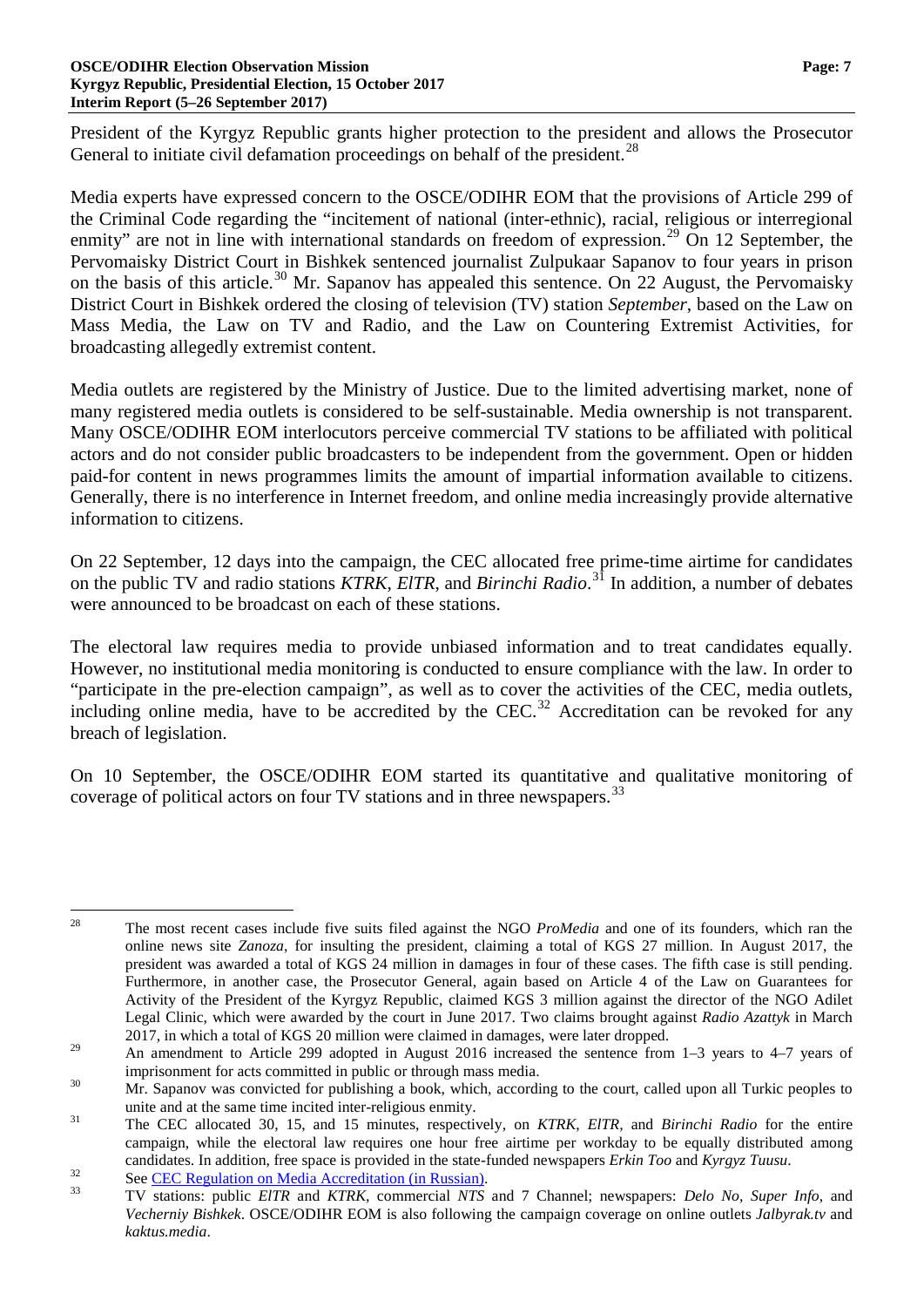## **X. PARTICIPATION OF NATIONAL MINORITIES**

The Constitution acknowledges that the population of Kyrgyzstan is composed of different ethnicities, with principles of non-discrimination and equality enshrined in the Constitution and other laws. There is neither a law on national minorities nor a separate anti-discrimination law, but non-discrimination provisions feature in the Criminal Code.

Kyrgyzstan is a multi-national country, with ethnic Kyrgyz constituting approximately 73 per cent of the population. The second biggest ethnic community are ethnic Uzbeks, making up about 14.6 per cent of population and compactly residing predominantly in Osh and Jalal-Abad regions. Other sizeable ethnic communities include Russians  $(5.8$  per cent), Dungans, Tajiks, and Uigurs  $(1 \text{ per cent each})$ .<sup>[34](#page-7-0)</sup>

The Constitution establishes Kyrgyz as the state language and Russian as an official language. The CEC has produced voter information material in the Kyrgyz and Russian languages only. National minorities are significantly underrepresented in most TECs in the areas where they reside compactly. Inter-ethnic peace and national unity featured prominently in some candidates' rhetoric at campaign events observed by the OSCE/ODIHR EOM.

# **XI. COMPLAINTS AND APPEALS**

Voters, candidates and their representatives and observers, political parties, and NGOs and their observers may file complaints about violations of electoral rights. Complaints can be filed with election commissions, police, and prosecutors' offices.<sup>[35](#page-7-1)</sup> Decisions and actions or inaction of election commissions and their officials are appealed to the higher-level election commission. Complaints about the CEC and appeals against its decisions are submitted to the Inter-district Court for Bishkek City (ICB). Decisions of the ICB may be appealed to the Supreme Court, whose decisions are final. Complaints and appeals must be filed within two days from the time the complainant became aware of the infringing action or decision, while decisions of election commissions should be appealed within three days. However, the law is not clear which deadline applies to appeals against CEC decisions.<sup>[36](#page-7-2)</sup> Election commissions and courts must decide on pre-election complaints within three days; this period can be extended to five days for additional verification.

The CEC has created different working groups to review complaints. The CEC maintains an online registry of complaints, which enhances the transparency of complaint resolution.<sup>[37](#page-7-3)</sup> Some 40 complaints have thus far been addressed by the CEC, primarily regarding candidate registration, campaign violations by candidates and media outlets, as well as abuse of public resources. The latter included complaints regarding campaigning by officials for candidate Jeenbekov and reports of university staff instructing students to vote for the same candidate.<sup>[38](#page-7-4)</sup> The CEC found some campaign materials of

<span id="page-7-2"></span><span id="page-7-1"></span>

<span id="page-7-0"></span><sup>&</sup>lt;sup>34</sup><br>According to <u>National Statistical Committee data.</u><br>Police and prosecutors investigate allegations of electoral offenses.<br><sup>36</sup> The ICB ruled that nominees Iskhak Masaliev, Kanatbek Isaev, and Kamila Sharshekeeva misse challenging their non-registration as candidates because their appeals had been submitted within three, and not two,

<span id="page-7-4"></span>

<span id="page-7-3"></span>days from the date of the corresponding CEC decisions.<br>
However, complaints and appeals against the CEC are not published in the registry.<br>
Following a complaint about a local official in Osh region campaigning for candida recommended the government to take action against the official. A complaint about pressure on students at Jalal-Abad State University to vote for candidate Jeenbekov was dismissed due to the lack of evidence, while a complaint about a teacher instructing students of the Kyrgyz State Legal Academy to vote for the same candidate was referred to the Prosecutor General's office.